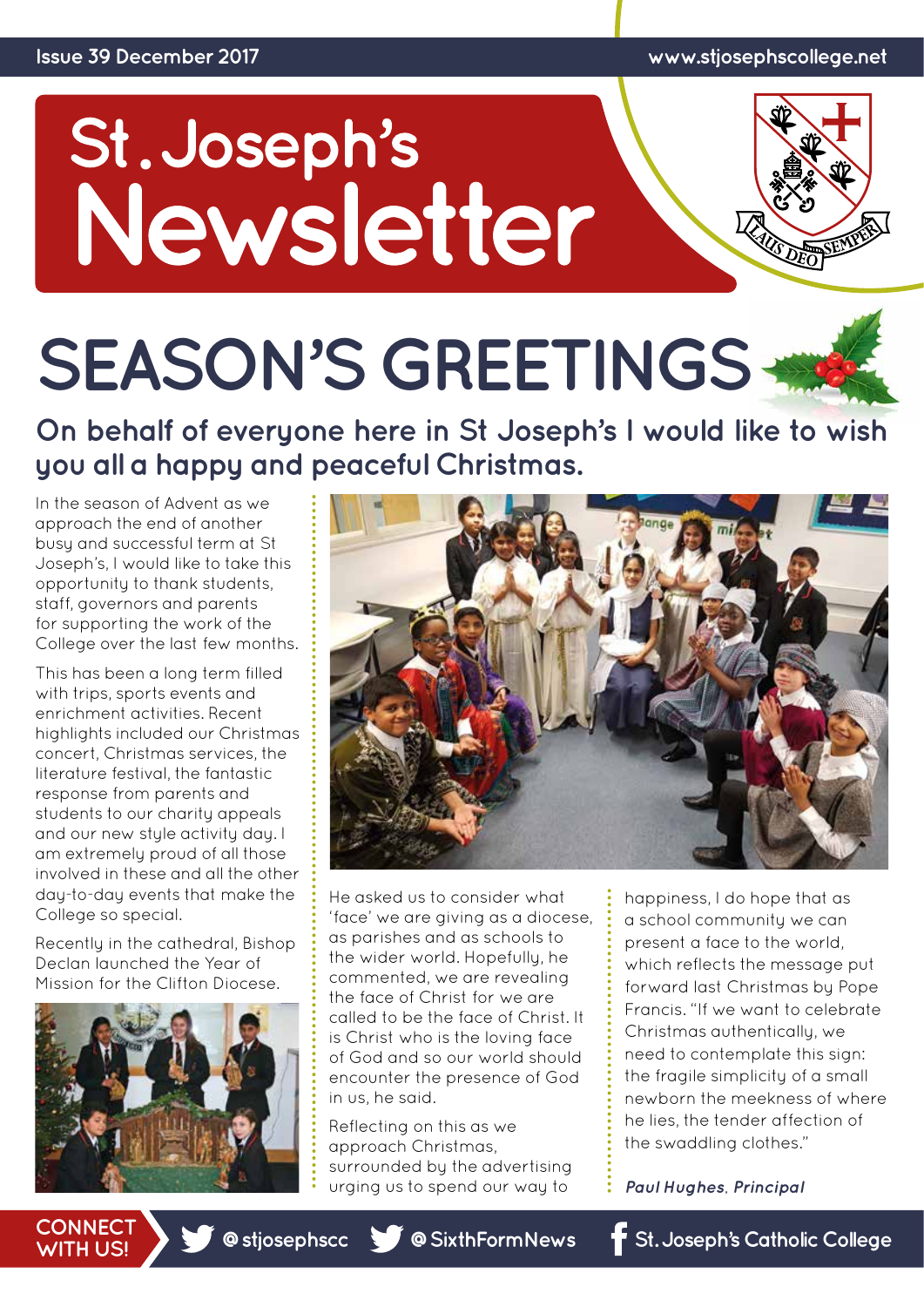

### **COLLEGE DATES FOR YOUR DIARY**



**Christmas Service**



**Last day of Term**



**School Reopens**

**Year 11 Kintbury Retreat 25 JAN**



**Year 9 Option Choices Deadline**



**Easter Services** 

### **Change of Address or Telephone Number**

If you move house or update your telephone number, please can you ensure you notify the College as soon as possible.

Many thanks for your co-operation.

### **Lockers!**

**A reminder to all parents and students that student lockers need to be emptied at the end of each term, including before half term holidays.**

### **EXAMINATION CERTIFICATES**

**Leavers examination certificates have been available for collection from our reception since 29th November.** 

These are legal documents which must be signed for and therefore will NOT be posted.

If the candidate wishes to delegate the collection of their certificates to another person, this person MUST bring with them a letter from the candidate authorising this arrangement. Without written delegated authorisation, the certificates will not be issued.

Please thoroughly check all details displayed on your certificates very carefully.

If any errors are found, please return the certificate with a note explaining the problem to the exams office before Christmas.

After this date candidates who need amendments made to their certificates will need to contact the examination board and pay any applicable amendment fees themselves.

# **Cashless System**

**The College has moved to a cashless system for lunches (and breakfasts and breaks) this year and there is a cash converter machine to move cash on to lunch cards. Lunch cards are the only method of payment accepted at the tills.**



**Parents and carers are reminded that the best way to ensure that your child's lunch card is in credit is to use the ParentPay website to top up the cards: www.parentpay.com**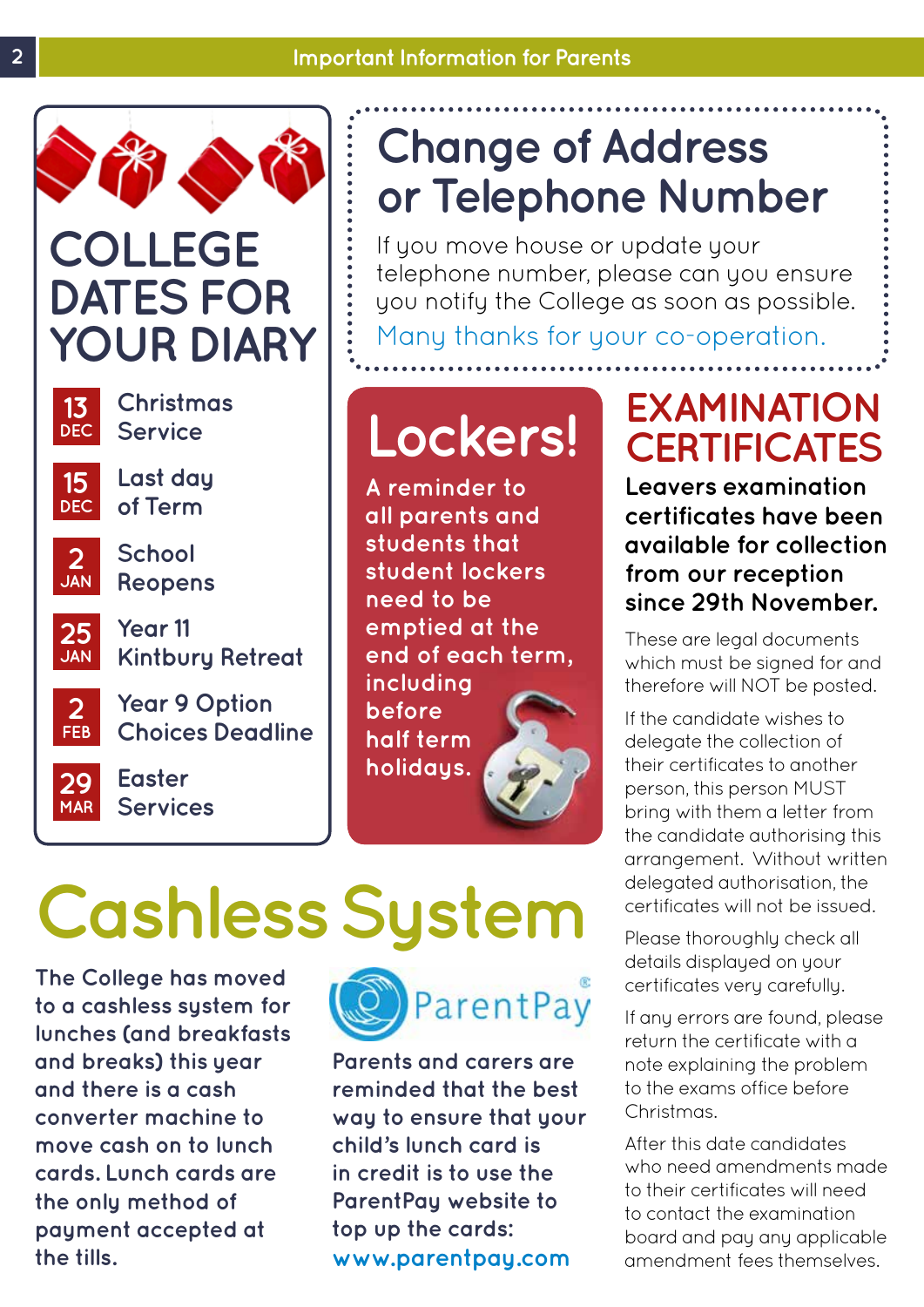#### **College Life 3**

### **COOKING COMPETITION French**

**Students of all years were invited to take part in a cooking competition. They were to prepare, make and present a balanced main course in an hour.** 

#### **The following students made the final:**

**Jenilza Rosario Bradley Gomes Naomi Allko Lily May Hawkins Elizabeth Hannigan**



All worked incredibly hard and showed wonderful skills.

#### **However, there could only be one winner:**

Bradley Gomes with his filleted sea bass, beetroot and tomato side and pureed sweet potato.



## **'Back the Bid'**

#### **New Swindon Museum and Art Gallery**

Once unfairly labelled a 'cultural black hole', Swindon is finally on the brink of having a museum and art gallery befitting of its outstanding art collection.

The prospect of having an engaging, stimulating venue on our doorstep is particularly exciting due to the opportunities it would present our students as well as the benefits to the whole community.

If you would like to back the bid, please visit:

#### **swindonmuseum.org.uk**

Or follow them on social media.

**Facebook** @backthebidswindon

**Twitter** @backthebidswin

Thank you for your support!

# **Residential**

**In October, the Modern Languages department took 25 GCSE students on a trip to the Côte d'Opale in northern France.** 



The students threw themselves into the French way of life, participating in croissant making, snail and chocolate tasting (not together), French lessons and quizzes and (most enthusiastically) karaoke.



It was a great trip and our students were complimented, not only on their impeccable behaviour, but also on their spoken French.

#### **À l'année prochaine.**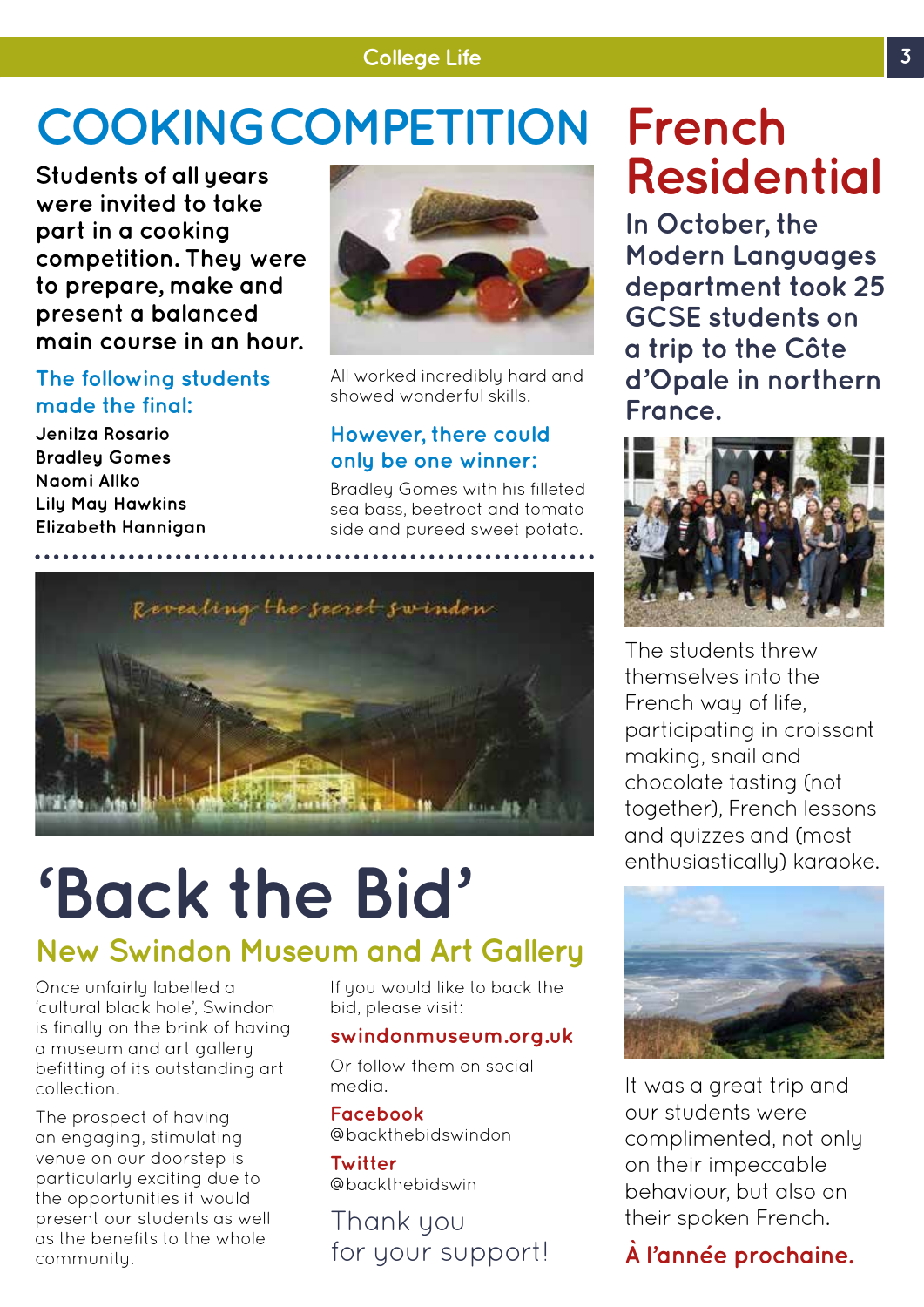#### **4 Sport News**

### **Year 7 Netball Swindon Schools' Tournament Year 8 Netball**



**Congratulations to the Year 7 netball team.** 

They did an amazing job representing St Joseph's and had a brilliant time playing together in their first tournament.

Players: Isabella, Indee-Mae, Aalyia, Maddison, Agata, Tia, Macy, Julietta, Mary-Jane, Amber, Kate and Beth.

**Congratulations to Emma B, Jess K, Klara B, Sadie B, Lucia B, Dezaine G and Neve L who represented the college at netball!**



The team reached the semi-finals beating Dorcan, Abbey Park and Swindon Academy on the way.

In the semi-final they played Kingsdown, who went on to win the whole tournament.

**Well played, ladies!**

### **National Schools' Tournament Year 9 Netball**

**After a successful netball tour, the Year 9 netball team were keen to represent St. Joseph's Catholic College in the Swindon Schools' Netball Tournament which took place in October 2017.** 



A huge congratulations and well done because the girls did manage to make it through to the semi-finials.

#### **The team consisted of the following players:**

Teagan, Chantelle, Ashley, Jessica, Olivia, Jessica, Mia, Lorna, Lexi and Julia.

### **Netball Tour 2017**



#### In April, the PE department took four netball teams on tour to Shropshire.

Every team played their absolute hardest and some impressive netball was played. The whole group was a credit to the college.

A special congratulations to the Year 9 team which consisted of the following players: Lorna, Lexie, Olivia, Aimee, Teagan, Chantelle, Ashley, Jessica, Arianne and Mia.

This team managed to win a plate trophy from the tournament. Their trophy has pride of place on Miss Jones's desk.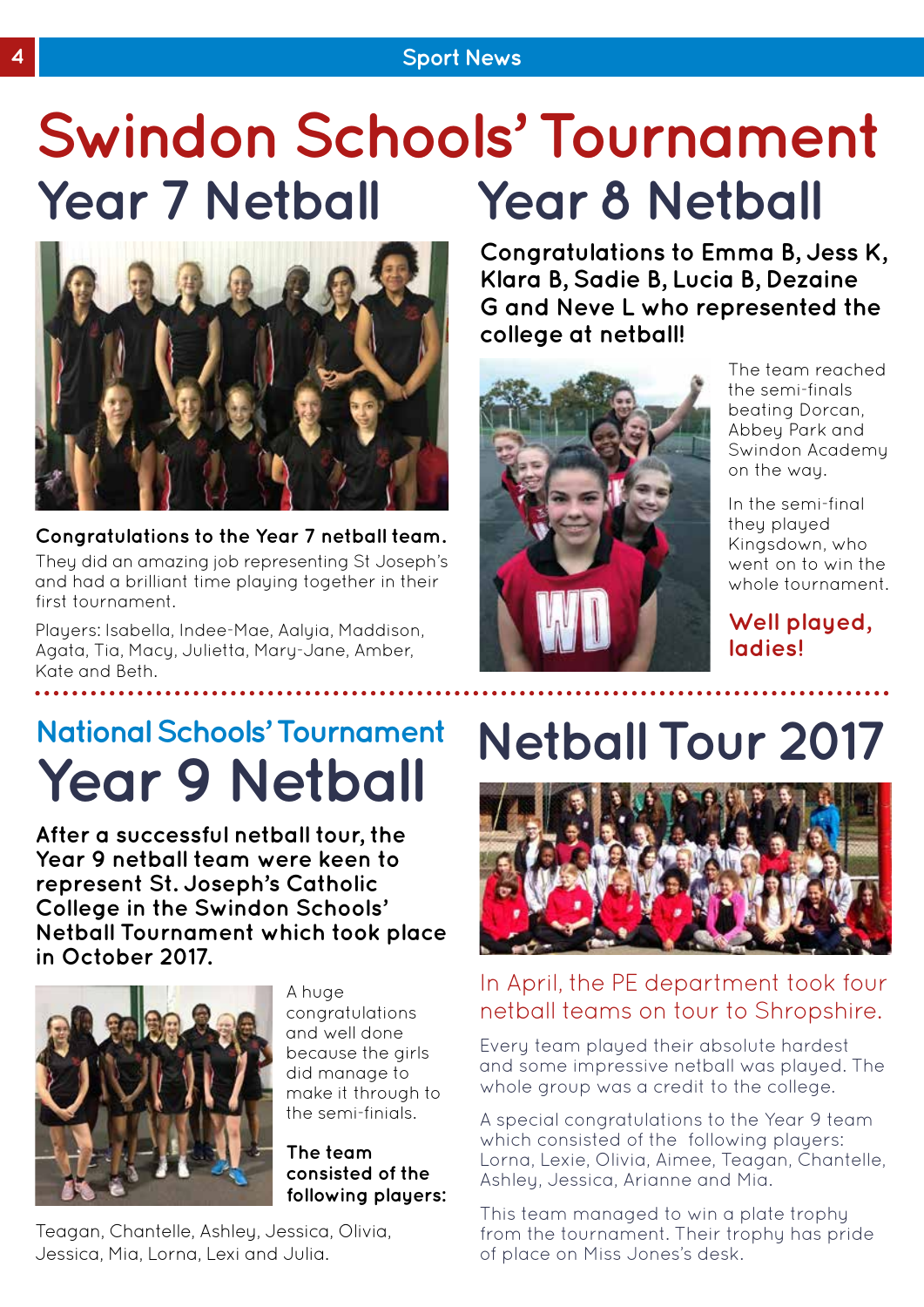### **SWIMMING INTERNATIONAL EVENT YEAR 7**

**Many congratulations to Holly Sullivan who represented Great Britain in the Down Syndrome Swimming International Event in Paris recently.**



**This involved a week participating in a range of heats often against competitors much older than Holly!** 

**She has returned home with a Gold and two Silver medals, all from freestyle team relay events. She also competed in some individual events in which she was often ranked top junior and managed two new personal bests!**

**Holly will be training with the Great Britain squad in the New Year with her sights firmly set on the next European event in Spain 2019.** 

**We are all very proud of Holly's amazing achievements and we will continue to watch her swimming career progress over the coming months.**

### **Caelan represents GBR at International Judo**



**Congratulations to Caelan Hammerton who has represented Great Britain at Judo. Caelan travelled to The Hague to compete against nine other countries. In his weight category Caelan finished 11th - well done, Caelan!**

### **AND YEAR 8 GIRLS' FOOTBALL**



**On Wednesday 8th November the Year 7 and 8 football teams went to Dorcan to represent St Joseph's in the Swindon Town 6 Aside Tournament.** 

The team did very well in the six games that they played: winning one, drawing three and losing two games.

The PE department were very proud of the team as this was the first time they had played together.

#### **A brilliant effort, Well done!**

Players: Bryna, Bryanne, Daniella, Luana, Jessica (Captain), Louise Bena, Ola, Suad, Julietta, Indee-Mae, Aalyia, Maddison, Isabella.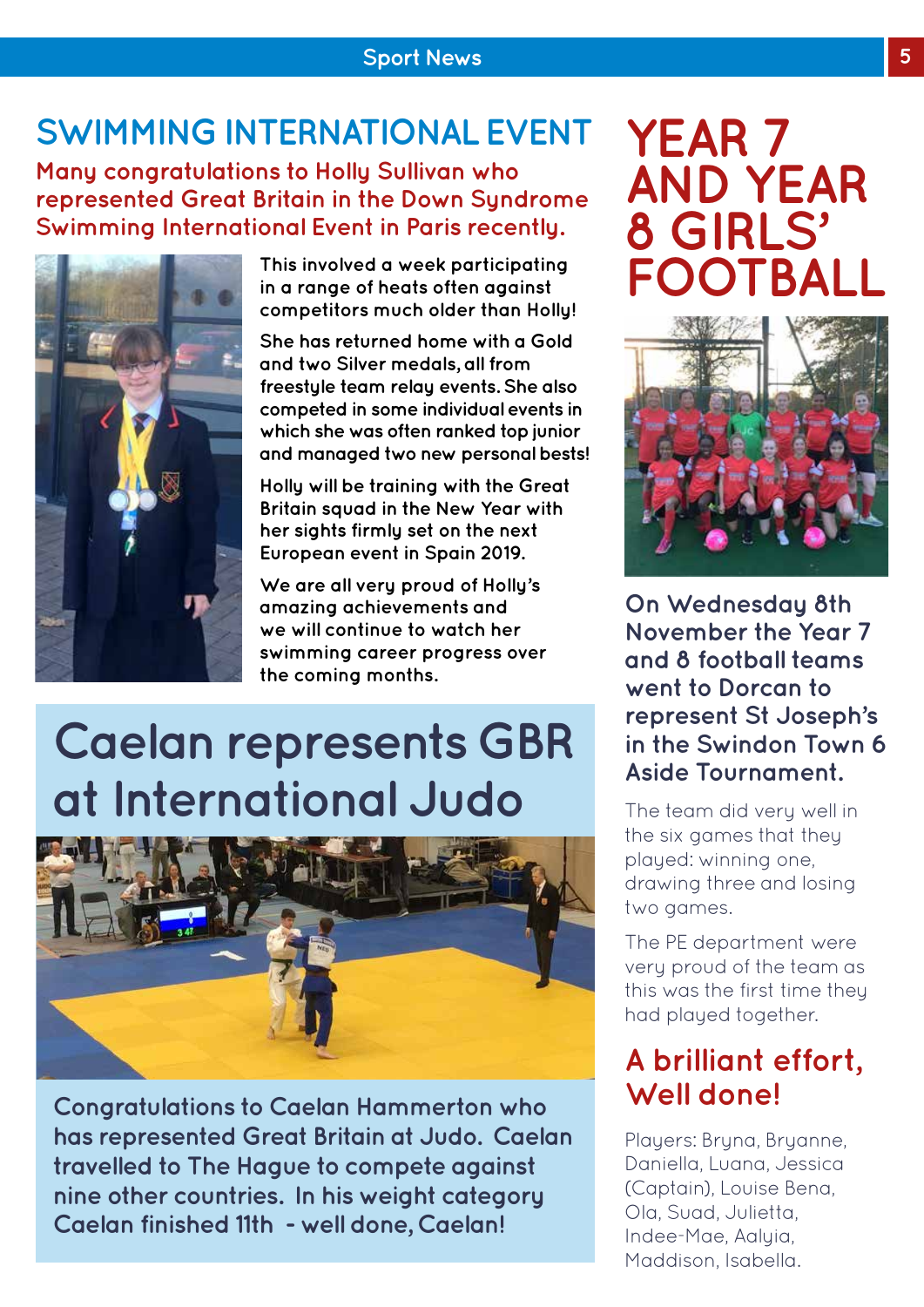#### **6 Sports News**

### **Swindon Schools' Cross Country**



#### **MINOR CROSS COUNTRY ENTRIES**

Congratulations to Aaliya G, Louise B-B, Isabella S, Macy S, Lydia S and Indee-Mae & Maddison W who ran for St. Joseph's in the Year 7 girls category!

Congratulations to Corey C and Seedorf G who ran for St. Joseph's in the Year 7 boys category!

Indee-Mae, Maddie and Corey go on to represent Swindon in the Wiltshire Schools' round – well done to all!





#### **JUNIOR CROSS COUNTRY ENTRIES**

Congratulations to Jessica K and Emma B who ran for St. Joseph's in the Year junior girls category.



Congratulations to Francesco G, Saul H, Daniel I and Jonah and Zachary S who ran for St. Joseph's in the junior boys category.

Jessica goes on to represent Swindon in the Wiltshire Schools' round – well done to all!

### **INTER CROSS COUNTRY ENTRIES**

Congratulations to Charlie B, Megan S and Lauren S who ran for St. Joseph's in the Year Inter girls category.

Congratulations to Joseph K who ran for St. Joseph's in the Inter boys category.

Joseph K goes on to represent Swindon in the Wiltshire Schools' round – well done to all!

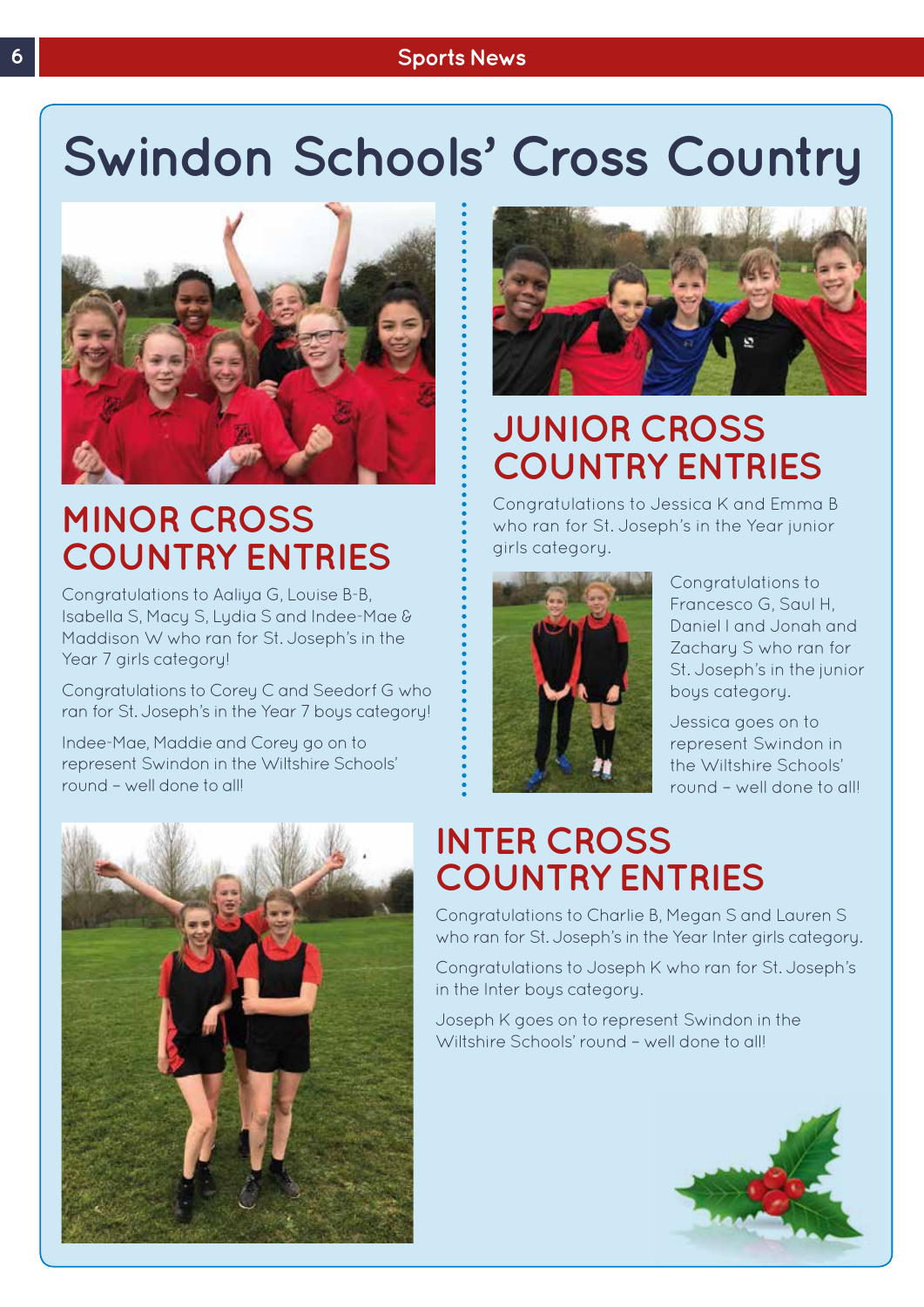### **Inter-school Book Quiz**

**Monday 6th of November turned out to be an immensely lucky day for six St. Joseph's students.**



**From Years 7-9, Jason, Shefali, Mary-Kate, Marie, Oscar, and Daniel, travelled to Dorcan Academy in fidgety anticipation of the book quiz that was to be a highlight of the Swindon Youth Festival of Literature. Several rounds of intense rivalry later, consisting of Harry Potter, film and image rounds – among others we clambered up, gradually stepping up the ranks.** 

**A fierce battle between Ridgeway and St Joseph's commenced in the final few rounds, with tensions rising and the atmosphere heavy with nerves and concentration. However, acclaimed author Joffre White calmed the nerves of many and produced much laughter, and the team consoled themselves that they couldn't come second place: they simply had to win!** 

**Finally, after what seemed an eternity, the results were announced: St Joseph's Catholic College had won! Therefore we left, triumphant and victorious… after many photos, laughter and lots of immense fun, that is!** 

**Because at St Joseph's, taking part is important, but winning is essential!**

### **Steve Cole Visit**

On Thursday 9th November, Steve Cole, author of the Young Bond series of books, visited our school and was warmly welcomed by Years 7, 8 and 9.



First of all, he talked about how he began writing books. When he was young he owned a typewriter.

His inspiration came from the original Bond films, and he thought he could write something similar for young people. He liked making up all kinds of gadgetry for young James Bond, influenced by classic inventions like the electric car (from 1919).

He's written several books in this Young Bond series. Overall it was such a great experience to meet such a successful author. Steve Cole also made time for book signing in the ILC at the end of his talk.

*By Thomas Goldup* 

### **Fight! Fight! Fight! Steve Cole's all-action Year 9 workshop**

**Last week, Year 9 students from St Joseph's were surprised and excited to hear that well-known author Steve Cole was coming to our school.** 



Steve Cole was very humorous and taught us how to make an action story interesting. We learned a lot from this visit, such as how writers use action within their stories and how effective the word choices should be. He read to us from his Young Bond story, 'Red Nemesis', and many students were drawn into the book. He also answered questions we asked about being an author.

We then had an interactive 'fight workshop' with him. Two students, Darren and Max, were called up to the front, one was narrating and the other acting out the action scene. It was a good way to end the session and St Joseph's would like to say a big thank you to Steve Cole for visiting us. Personally, I felt this was a fun way to educate students in writing an action scene. We enjoyed Steve Cole's visit to the school and would recommend his books to anyone who enjoys a lot of action!

*By Shefali Fernandes*

*By Alex Henstridge and Anthony D'Sa*